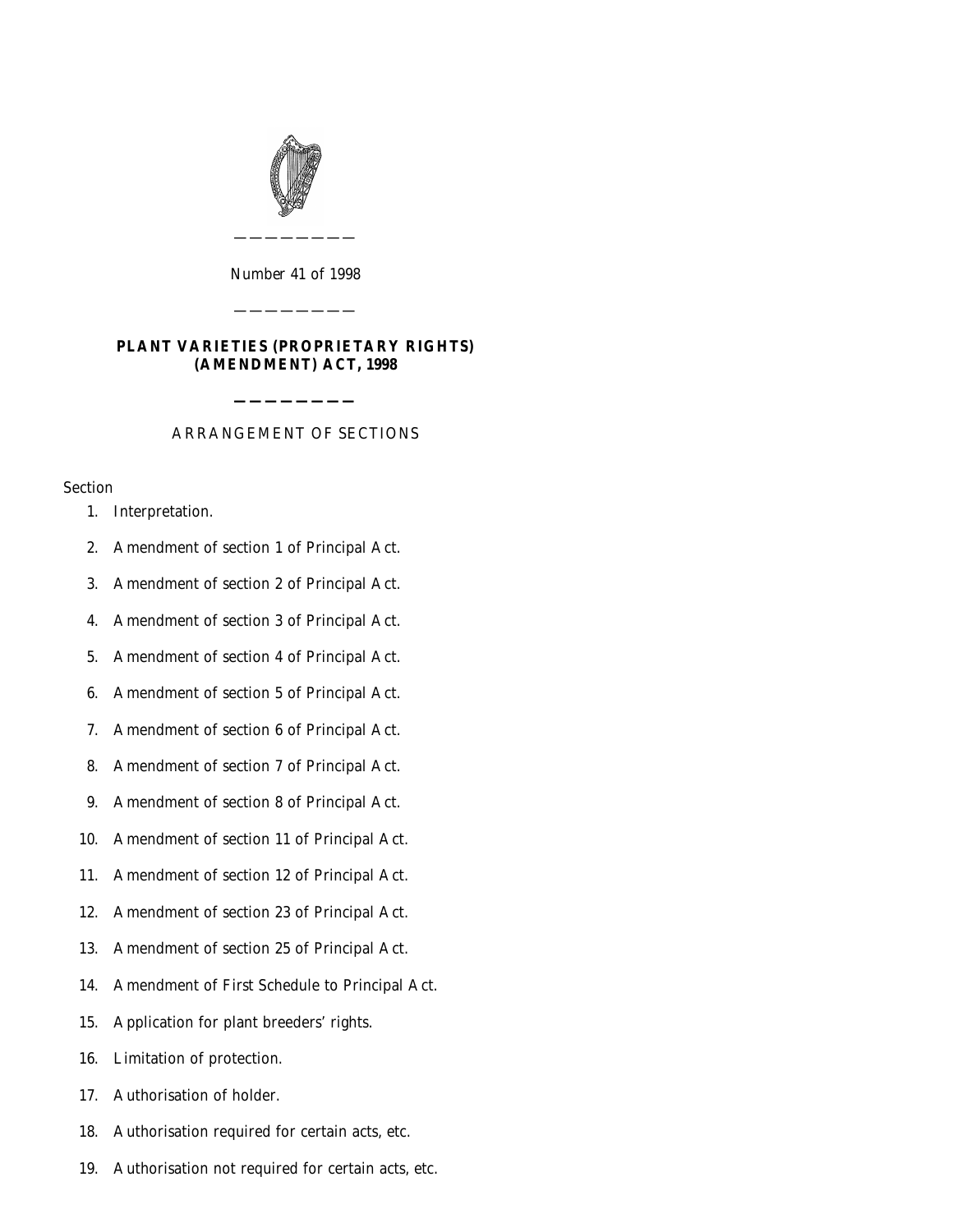Section

- [20. Information notice.](#page-15-0)
- [21. Action for infringement of plant breeders' rights.](#page-17-0)
- [22. Transitional provisions.](#page-17-0)
- [23. Repeals and miscellaneous amendments.](#page-17-0)
- [24. Short title, collective citation, construction and com](#page-18-0)mencement.

### [SCHEDULE](#page-19-0)

Act Referred to

————————

 $\sim$ 

Plant Varieties (Proprietary Rights) Act, 1980 1980, No. 24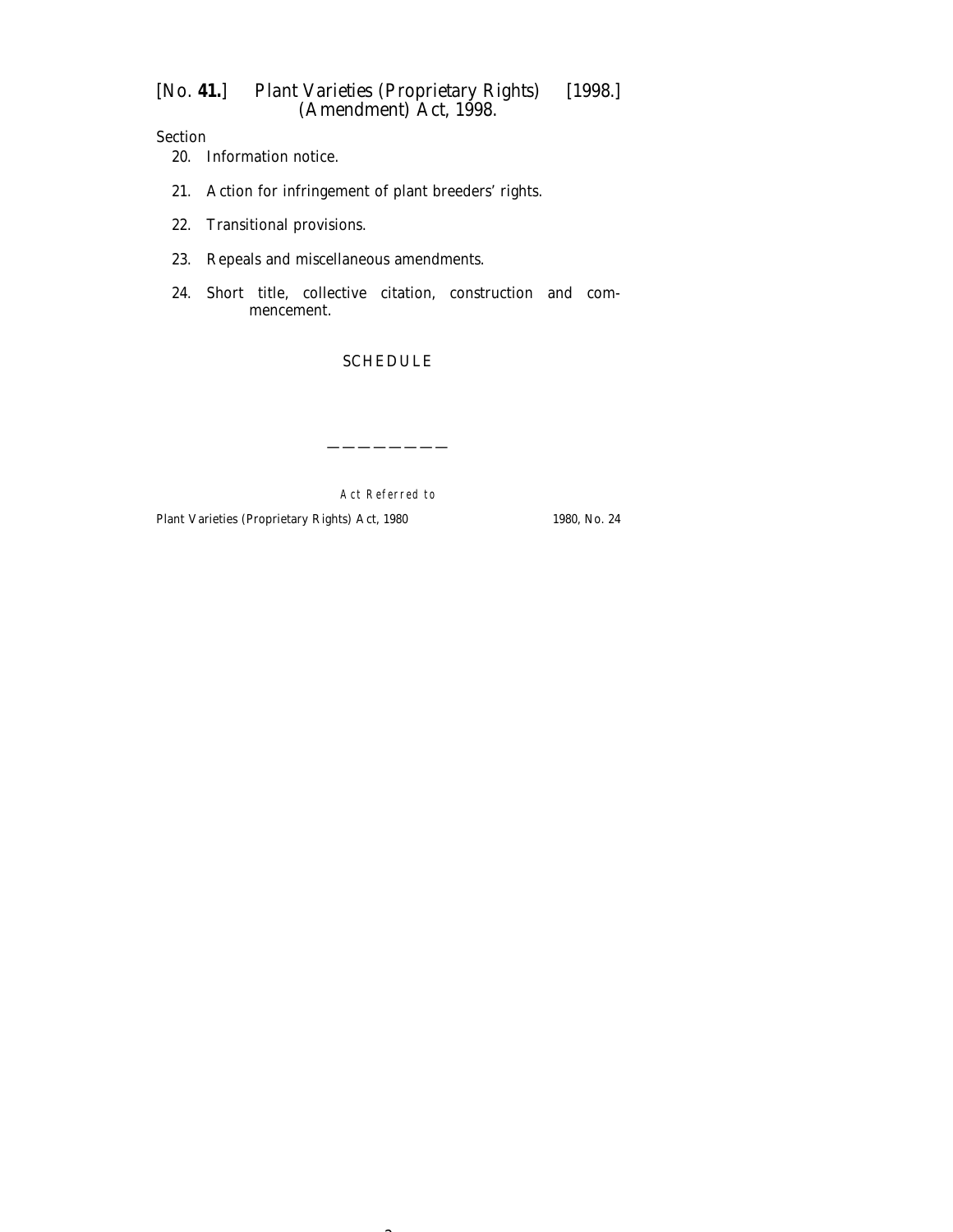<span id="page-2-0"></span>

*Number* 41 *of* 1998

————————

————————

# **PLANT VARIETIES (PROPRIETARY RIGHTS) (AMENDMENT) ACT, 1998**

————————

### AN ACT TO AMEND AND EXTEND THE PLANT VARIETIES (PROPRIETARY RIGHTS) ACT, 1980, AND TO PROVIDE FOR RELATED MATTERS. [16*th November,* 1998]

BE IT ENACTED BY THE OIREACHTAS AS FOLLOWS:

**1.**—(1) In this Act, except where the context otherwise requires— Interpretation.

''the Acts'' means the Principal Act and this Act;

''authorisation'' has the meaning assigned to it by *section 17*;

''the Convention'' means the International Convention for the Protection of New Varieties of Plants of December 2, 1961, as revised at Geneva on November 10, 1972, on October 23, 1978, and on March 19, 1991;

''the Council Regulation'' means Council Regulation (EC) No.  $2100/94$  of 27 July 1994<sup>1</sup> on Community plant variety rights;

''essentially derived variety'' has the meaning assigned to it by section 4 of the Principal Act, (inserted by *section 5*);

''holder'' has the meaning assigned to it by *section 15*;

''hybrid variety'' has the meaning assigned to it by section 4 of the Principal Act, (inserted by *section 5*);

''information notice" has the meaning assigned to it by *section 20*;

''plant breeders' rights'' has the meaning assigned to it by section 4 of the Principal Act, (as amended by *section 5*);

''the Principal Act'' means the Plant Varieties (Proprietary Rights) Act, 1980;

''protected variety'' has the meaning assigned to it by *section 15*;

<sup>1</sup> OJ No. L227/1, 1.9.94.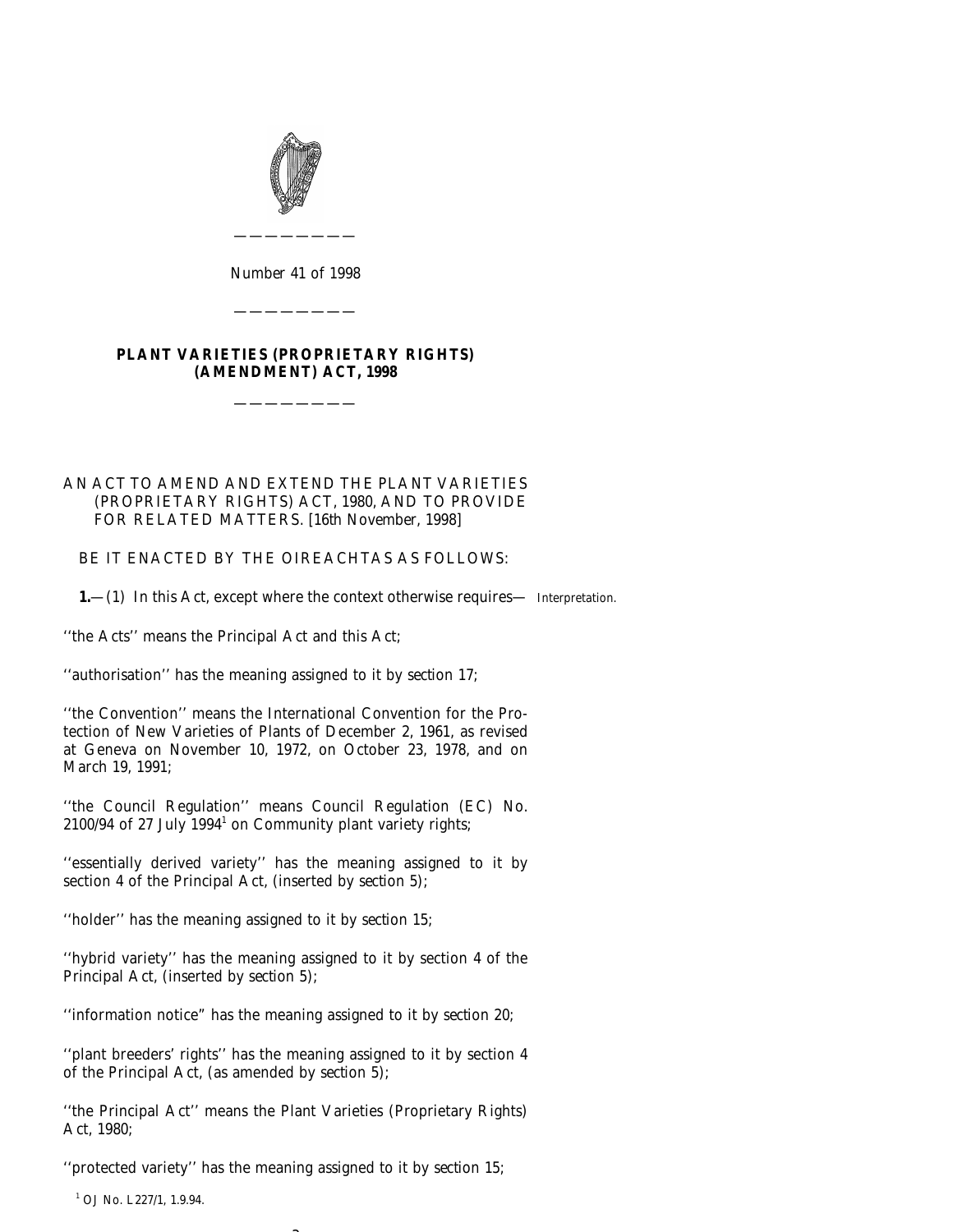<span id="page-3-0"></span>''unauthorised harvest material'' has the meaning assigned to it by *section 18*;

''the Union'' means the International Union for the Protection of New Varieties of Plants founded by the Convention;

''variety of recent creation'' has the meaning assigned to it by *section 15*;

''variety which is not clearly distinguishable'' has the meaning assigned to it by section 4 of the Principal Act, (inserted by *section 5*).

- (2) In this Act—
	- (*a*) a reference to a section or a Schedule is a reference to a section of, or a Schedule to, this Act unless it is indicated that reference to some other enactment is intended,
	- (*b*) a reference to a subsection or a paragraph is a reference to the subsection or paragraph of the provision in which the reference occurs unless it is indicated that reference to some other provision is intended,
	- (*c*) a reference to any enactment is a reference to that enactment as amended, extended or adapted by or under any subsequent enactment.

(3) In this Act a reference to the Council Regulation shall be construed as a reference to the Council Regulation as amended, adapted or extended.

**2.**—Section 1 of the Principal Act is hereby amended by—

(*a*) the substitution in subsection (1) of the following definition for the definition of ''variety'':

> '''variety' means a plant grouping within a single botanical taxon of the lowest known rank, which grouping, irrespective of whether or not the conditions for the grant of a plant breeder's right are fully met, may be—

- (*a*) defined by the expression of the characteristics resulting from a given genotype or combination of genotypes,
- (*b*) distinguished from any other plant grouping by the expression of at least one of those characteristics, and
- (*c*) considered as a unit in relation to the suitability of the plant grouping concerned remaining unchanged following the propagation;'',
- (*b*) the deletion in subsection (1) of the definitions of ''authorisation'', ''the Convention'', ''Convention country'', and ''holder'',
- (*c*) the insertion of the following definition in subsection (1):

4

'''Contracting Party' means a state or an intergovernmental organisation which is a party to the Convention or in respect of which a declaration under section 2 of this Act has been made;'',

Amendment of section 1 of Principal Act.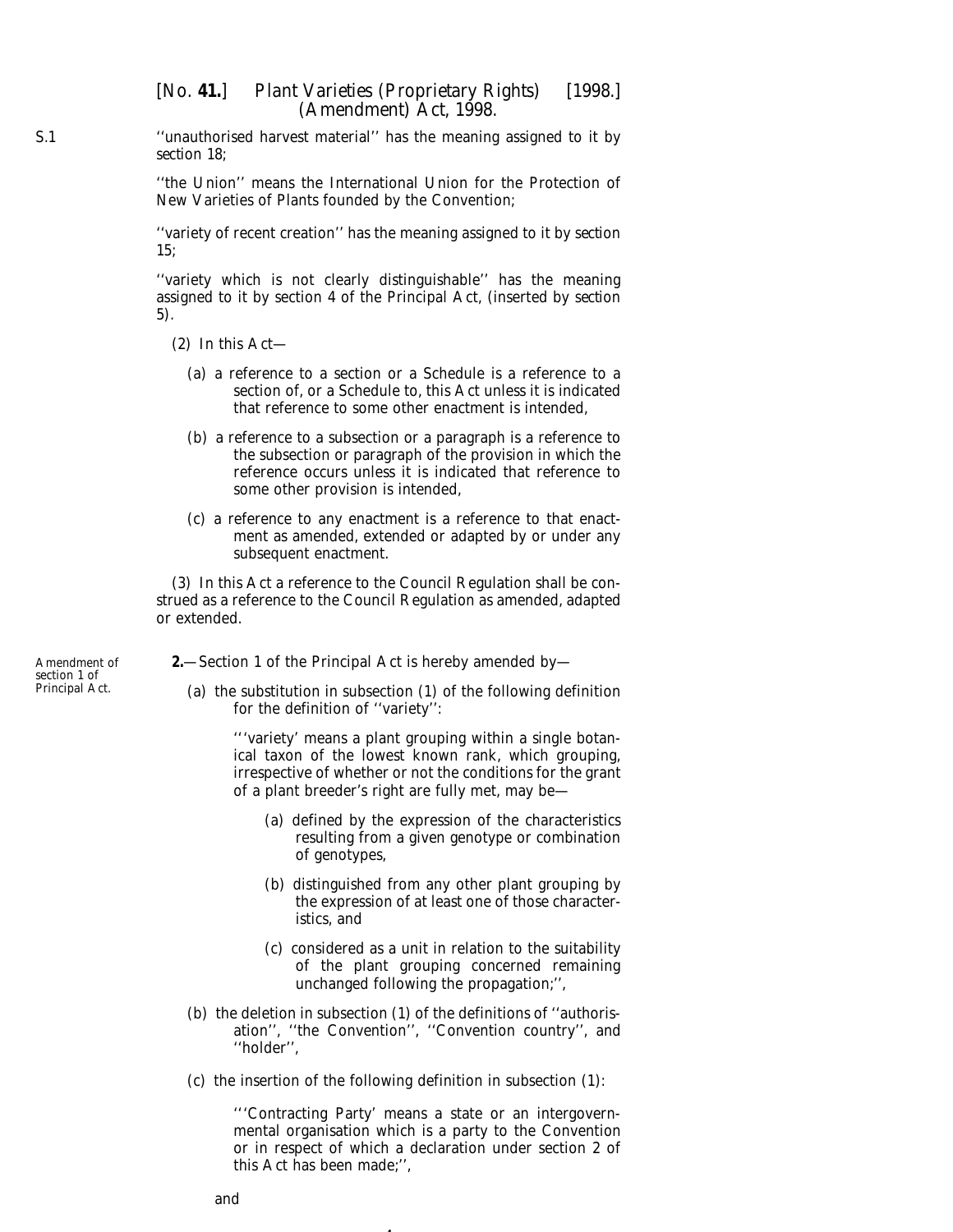<span id="page-4-0"></span>(*d*) the substitution in subsection (2) of the following paragraph S.2 for paragraphs (*c*) and (*d*):

''(*c*) whole plants or parts of plants for planting,''.

**3.**—Section 2 of the Principal Act is hereby amended by—

Amendment of section 2 of Principal Act.

- (*a*) the substitution in subsection  $(1)$ 
	- (i) of ''for the protection of intellectual property or any other relevant international co-operation or agreement for the protection of intellectual property'' for ''for the protection of plant varieties and plant breeders' rights'', and
	- (ii) of ''Contracting Party'' for ''convention country'' in each place where it occurs,

and

(*b*) the substitution in subsection (2) of ''Contracting Party'' for ''convention country'',

and the said subsections (1) and (2), as so amended, are set out in the Table to this section.

#### TABLE

(1) For the purposes of enabling any international convention or agreement for the protection of intellectual property or any other relevant international cooperation or agreement for the protection of intellectual property to which the State is a party to be carried into effect, the Government may by order declare one or more foreign countries, which foreign country, or each of which foreign countries, shall be one whose government or any of whose departments of state is a party to the convention or agreement, to be a Contracting Party for the purposes of this Act, and for so long as the order remains in force any foreign country which is one specified in the declaration contained therein shall be a Contracting Party for the purposes of this Act.

(2) An order under this section may provide that the declaration contained therein shall extend to any territory for the foreign relations of which the government of a foreign country specified in such declaration considers itself responsible, and in case an order under this section so provides then for so long as the order is in force as regards that foreign country the territory to which the declaration is so extended shall for the purposes of this Act be regarded as being a Contracting Party.

**4.**—Section 3 of the Principal Act is hereby amended in subsection Amendment of (12) by the insertion of the following paragraph after paragraph  $(c)$ :  $\frac{\text{section 3 of}}{\text{Principal Act.}}$ 

''(*d*) authorise the Controller to make arrangements for the supervision of, the acquisition of or access to the findings of tests, trials or examinations in relation to plant breeders' rights carried out by an applicant on the premises of that applicant or, subject to the consent of the Controller, any other premises,''.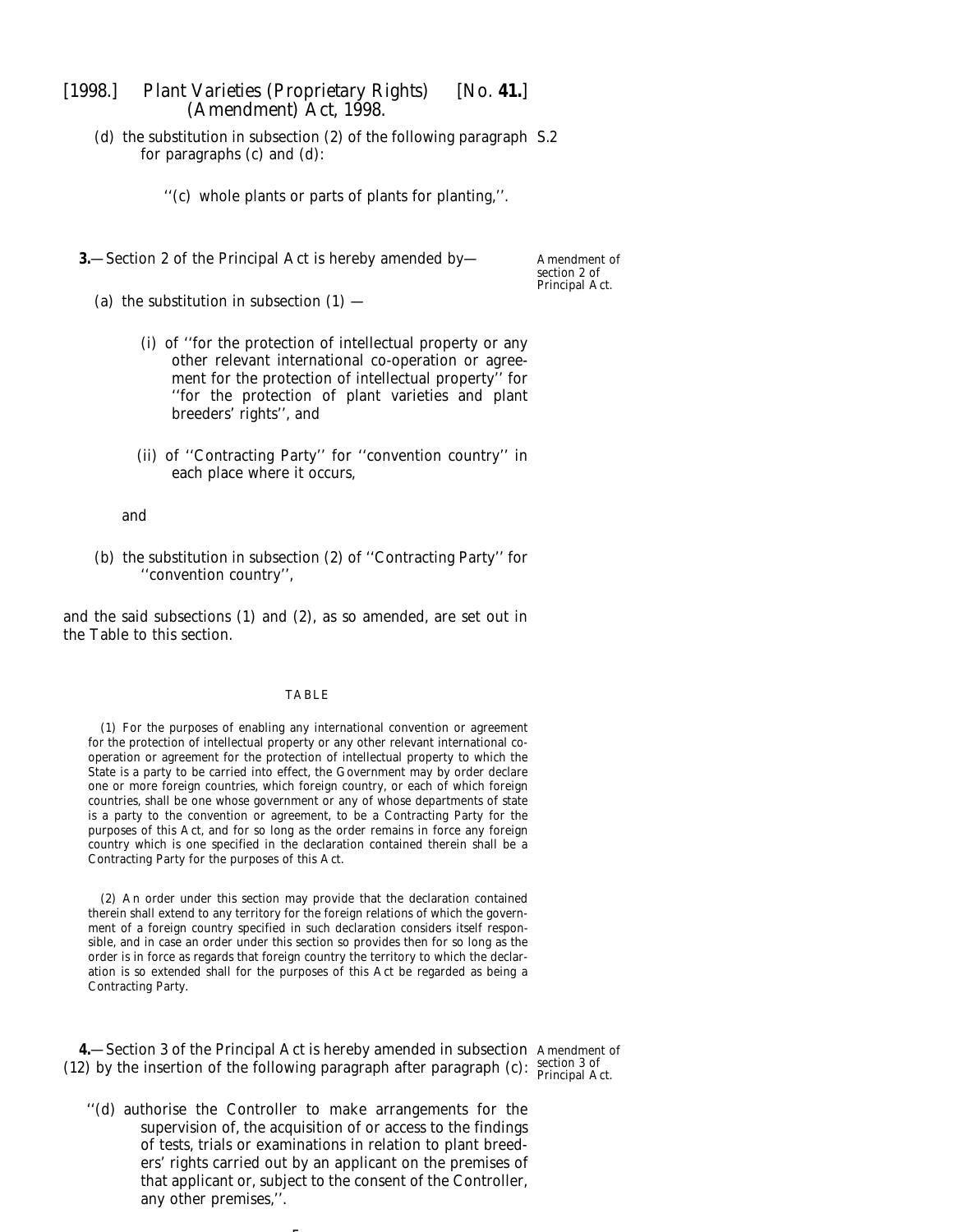**5.**—The Principal Act is hereby amended by the substitution of the following section for section 4:

''Plant breeders' 4.—(1) In this Act 'plant breeders' rights' rights. means all proprietary rights in relation to any variety of any plant genus or species which has been independently bred or discovered and developed.

> (2) Plant breeders' rights which apply to a protected variety shall also apply to—

- (*a*) a variety which is essentially derived from that protected variety, where that protected variety is not itself an essentially derived variety,
- (*b*) a variety which, having regard to the First Schedule to this Act (as amended by *section 14* of the *Plant Varieties (Proprietary Rights) (Amendment) Act, 1998*) is not clearly distinguishable from that protected variety, and

(*c*) a hybrid variety.

(3) Subsection (2) shall not apply to an essentially derived variety which was known to exist before the coming into operation of this Act.

(4) In this Act—

'essentially derived variety' means a variety that is essentially derived from another variety if—

- (*a*) the essentially derived variety is predominantly derived from that other variety (in this Act referred to as the 'initial variety') or from a variety that is itself predominantly derived from the initial variety, while retaining the expression of the essential characteristics that result from the genotype or combination of genotypes of the initial variety,
- (*b*) it is clearly distinguishable from the initial variety,
- (*c*) it conforms, except for the differences which result from the act of derivation, to the initial variety in the expression of the essential characteristics that result from the genotype or combination of genotypes of the initial variety, and
- (*d*) it may be obtained, without prejudice to the generality of the foregoing, by the selection of a natural or induced mutant, or of a somaclonal variant, the selection of a variant individual

 $\sim$ 

<span id="page-5-0"></span>Amendment of section 4 of Principal Act.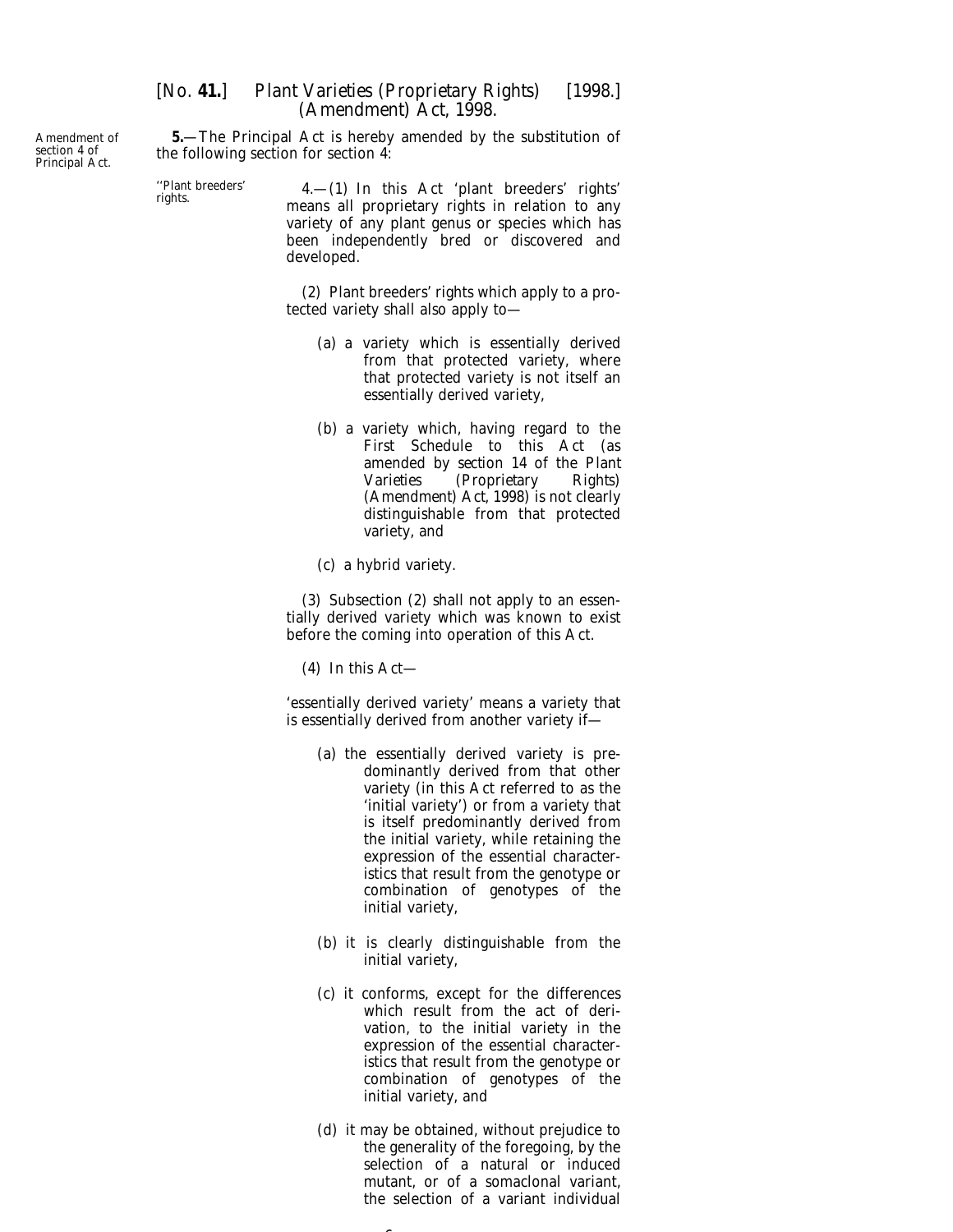from plants of the initial variety, S.5 backcrossing, or transformation by genetic engineering;

<span id="page-6-0"></span>'hybrid variety' means a variety in respect of which the production of such variety requires the repeated use of the protected variety;

'variety which is not clearly distinguishable' means a variety which is not clearly distinguishable from the protected variety.''.

**6.**—Section 5 of the Principal Act is hereby amended in subsection Amendment of  $(1)$  by—

section 5 of Principal Act.

- (*a*) the insertion in paragraph (*a*) after ''or discovered'' of ''and developed'',
- (*b*) the insertion in paragraph (*a*) after ''duly assigned'' of ''or a person who bred or discovered and developed it in the course of his or her employment,'',
- (*c*) the deletion in paragraph (*c*) of ''an Irish citizen or'' and ''either the State or'',
- (*d*) the substitution in paragraph (*c*) of ''member of the Union'' for ''party to the Convention'',
- (*e*) the insertion in paragraph (*c*) after ''section 2 of this Act applies'' of ''and a member of the Union means a state party to the International Convention for the Protection of New Varieties of Plants of 1961, 1972 or 1978 or a Contracting Party'', and
- (*f*) the insertion of the following subsection after subsection (3):

''(4) Where an application for a grant of plant breeders' rights is made by a person who bred or discovered and developed a variety in the course of his or her employment, the Controller, in determining such application, shall have regard to—

- (*a*) an agreement, if any, between that person and the employer concerning the entitlement to apply for a grant of plant breeders' rights, and
- (*b*) any statutory provisions concerning the relationship between employer and employee for the time being in force in—
	- (i) the country or territory in which such employee is wholly or mainly employed, or
	- (ii) where the identity of such country or territory cannot be determined, the country or territory in which the business of such employer is situate.''.

-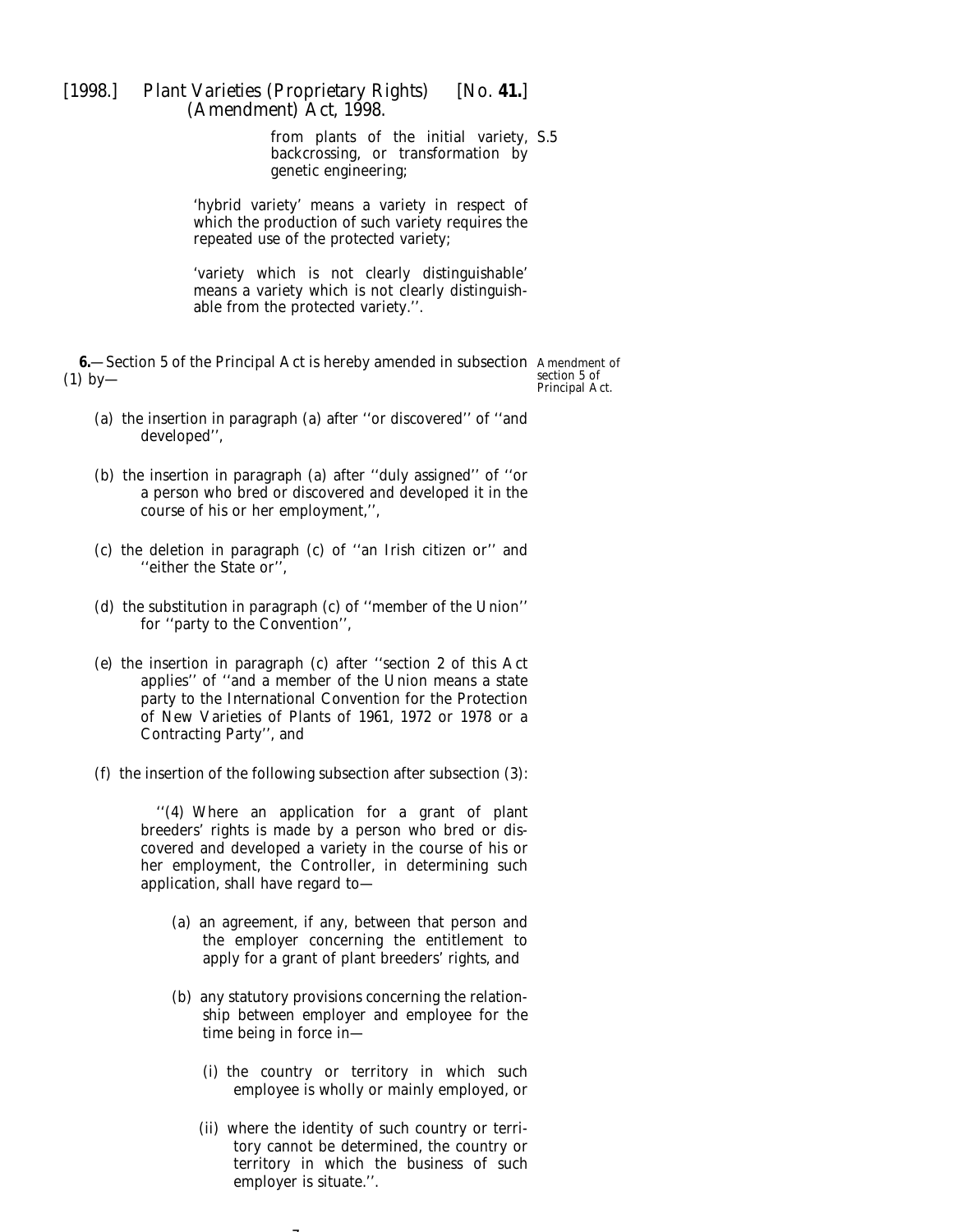<span id="page-7-0"></span>Amendment of section 6 of Principal Act.

- [*No.* **41.**] *Plant Varieties (Proprietary Rights)* [1998.] *(Amendment) Act,* 1998.
	- **7.**—(1) Section 6 of the Principal Act is hereby amended by—
		- (*a*) the substitution of the following subsection for subsection (1):

''(1) Where two or more applications are made for plant breeders' rights for the same variety, the Controller, in considering the order of precedence of such applications, shall have regard to the date of receipt of the applications concerned and, subject to subsection (2) of this section, shall consider the application, having regard to the date of receipt, which was the first such application received by the Controller.'',

and

(*b*) the substitution of the following subsection for subsection  $(2)$ :

> ''(2) Where the applications referred to in subsection (1) of this section were received by the Controller on the same date and the time of such receipt on such date cannot be established, the applications concerned shall rank equally in order of precedence.''.

(2) Section 6 of the Principal Act is hereby amended in subsection (3) by—

- (*a*) the substitution in paragraph (*a*) of ''Contracting Party'' for ''convention country'',
- (*b*) the substitution in paragraph (*e*) of ''may be received'' for "is received",
- (*c*) the insertion in paragraph (*e*) after ''the documents'' of ''samples or other evidence'',
- (*d*) the substitution of ''as aforesaid.'' for ''as aforesaid, and, accordingly,'', and
- (*e*) the deletion of all words from ''the fact that another applicant'' to the end of the subsection.
- (3) Section 6 of the Principal Act is hereby amended by—
	- (*a*) the substitution in subsection (4) of ''the period of two years'' for ''the period of four years'', and
	- (*b*) the substitution in subsection (5) of ''the period of three years'' for ''the period of five years''.

Amendment of section 7 of Principal Act.

**8.**—The Principal Act is hereby amended by the substitution of the following section for section 7:

 $\overline{\phantom{a}}$ 

''Protection of 7.—(1) The holder shall, following the grant of applicants while plant breeders' rights, be entitled to compen- application pending. sation from any person who has in the relevant period performed any act which such person would be prohibited from performing after the grant of plant breeders' rights.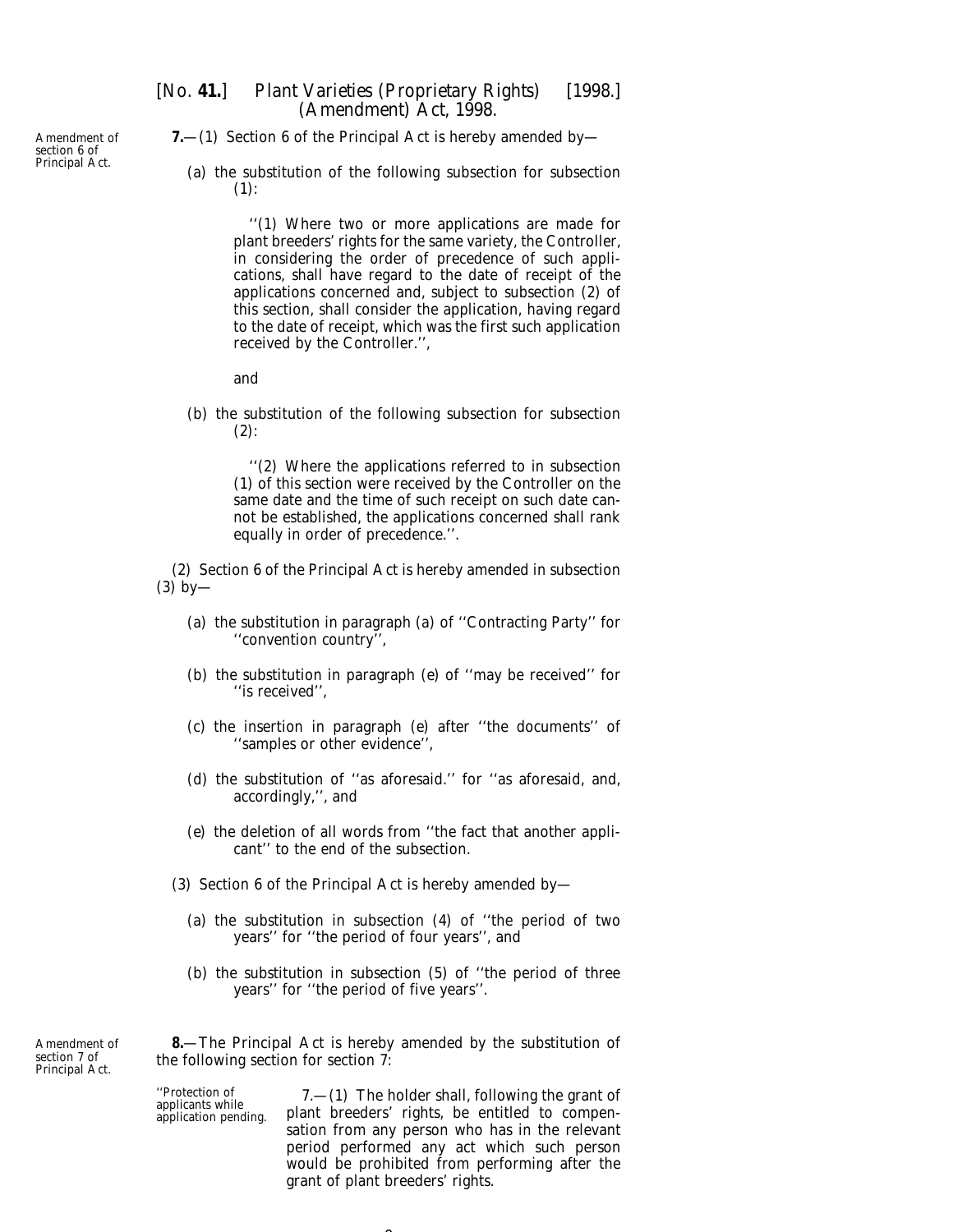<span id="page-8-0"></span>(2) In this section the 'relevant period' means S.8 the period beginning on the day on which the application for the grant of plant breeders' rights is published in the Journal and ending on the date of the grant of such plant breeders' rights.''.

**9.**—Section 8 of the Principal Act is hereby amended by—

Amendment of section 8 of Principal Act.

- (*a*) the substitution in subsection (1) of ''satisfies him that, in relation to the public interest,'' for ''satisfies him that'',
- (*b*) the deletion in subsection (1) of ''referred to in section 4(5)(*d*) of this Act,'', and
- (*c*) the deletion in subsection (2) of ''(the name of which variety stands for the time being entered in the register)'' and ''by a holder'',

and the said subsections (1) and (2), as so amended, are set out in the Table to this section.

#### TABLE

(1) Subject to the provisions of this section, if any person applies to the Controller and satisfies him that, in relation to the public interest, a holder has unreasonably refused to grant to the applicant an authorisation or, in granting or offering to grant such an authorisation, has imposed or put forward terms which are either unreasonable or contrary to the public interest, the Controller shall, if he is satisfied that the applicant is in a position, and intends, to exercise rights in a competent manner which would be conferred by such an authorisation, grant to the person in the form of a licence any such rights as respects the relevant plant variety as might have been granted by the holder.

(2) Subject to the provisions of this section, if any person satisfies him that it is in the public interest that a particular plant variety specified by the person has been distributed in a manner which is not in the public interest or that such a plant variety should be widely distributed, or that it is otherwise in the public interest to do so, the Controller shall grant to the person in the form of a licence any rights as respects that variety as may be granted by the relevant holder.

**10.**—Section 11 of the Principal Act is hereby amended by—

Amendment of section 11 of Principal Act.

- (*a*) the substitution of the following subsection for subsection (1):
	- ''(1) The Controller may—
		- (*a*) declare the grant of plant breeders' rights null and void where the Controller is satisfied that—
			- (i) the protected variety concerned did not, at the time of the grant, comply with the conditions specified in either or both paragraph 1 or paragraph 4 of the First Schedule to this Act (as amended by *section 14* of the *Plant Varieties (Proprietary Rights) (Amendment) Act, 1998*),
			- (ii) the protected variety concerned did not, at the time of the grant, comply with the conditions specified in either or both paragraph 2 or paragraph 3 of the First Schedule to this Act (as amended by *section 14* of the *Plant Varieties (Proprietary Rights)*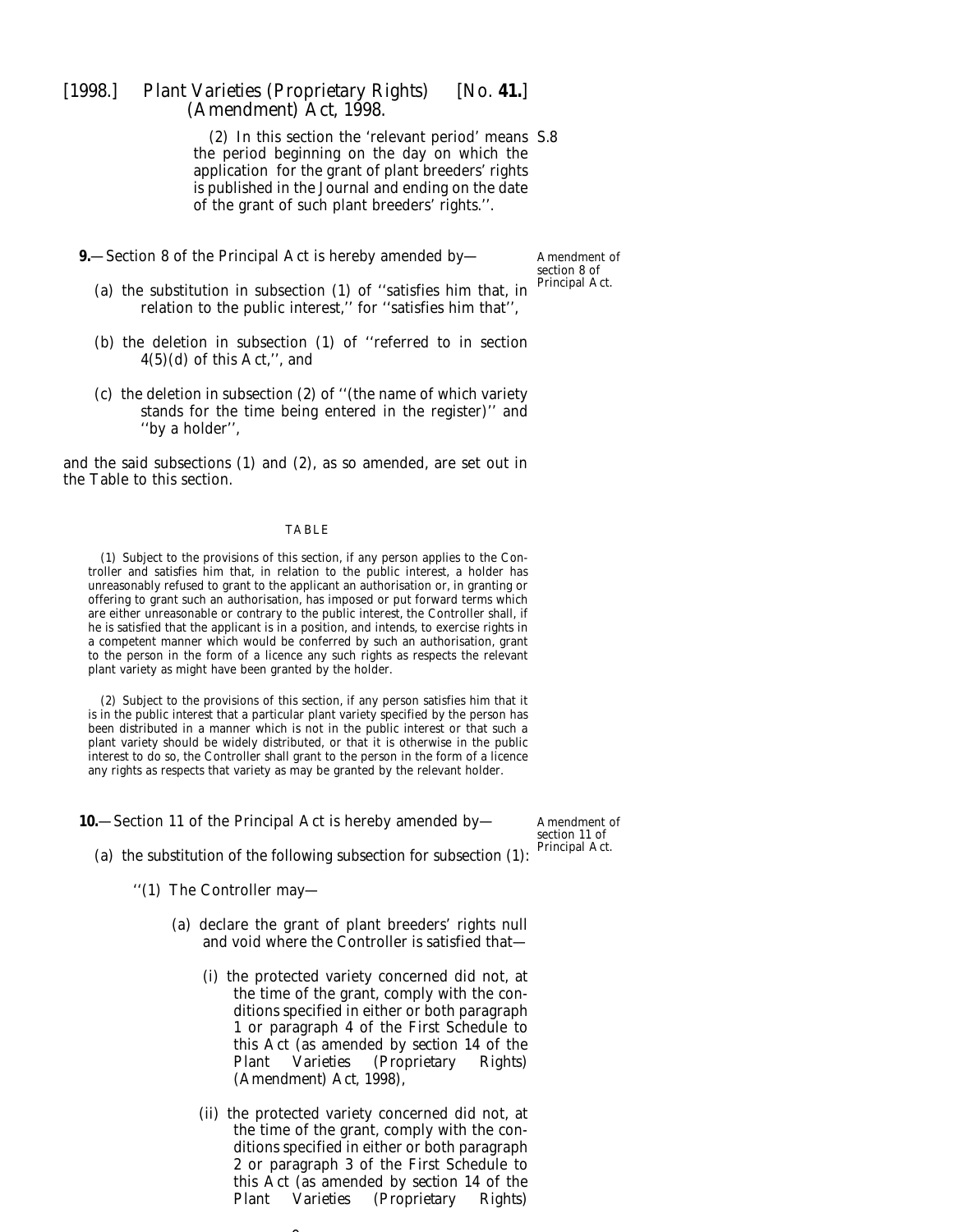<span id="page-9-0"></span>*(Amendment) Act, 1998*) where such grant was obtained on the basis of information or documents or both furnished by the applicant, and

(iii) the plant breeders' rights were granted to a holder who was not entitled to such grant,

but no such declaration shall be made under subparagraph (iii) of this paragraph if the plant breeders' rights concerned have been transferred to the holder by the person properly entitled to such grant,

- (*b*) cancel plant breeders' rights in relation to a protected variety if the Controller is satisfied that in relation to such protected variety concerned the conditions specified in either or both paragraphs 2 and 3 of the First Schedule to this Act (as amended by *section 14* of the *Plant Varieties (Proprietary Rights) (Amendment) Act, 1998*) are not being complied with,
- (*c*) cancel the plant breeders' rights in respect of a protected variety if the holder fails, refuses or neglects to pay such fees as may be required to maintain the grant of the plant breeders' rights concerned, or
- (*d*) cancel plant breeders' rights of a protected variety if the holder does not propose another suitable denomination where the denomination of the protected variety concerned is cancelled.'',
- (*b*) the substitution in subsection (2) of ''cancel'' for ''revoke'' and of ''cancellation'' for ''revocation'' in each place where it occurs, and
- (*c*) the substitution in subsection (3) of ''cancels'' for ''revokes'' and of ''cancellation'' for ''revocation''.

**11.**—Section 12 of the Principal Act is hereby amended in subsection (5) by the substitution of the following paragraph for paragraph (*b*):

- ''(*b*) For the purposes of this section the Minister may prescribe classes and species to which varieties belong.''.
- **12.**—Section 23 of the Principal Act is hereby amended by—
	- (*a*) the substitution in subsections (1), (2) and (3) of ''£1,500'' for ''£500'' in each place where it occurs, and
	- (*b*) the insertion after subsection (1) of the following subsection:

 $\overline{10}$ 

''(1A) If a person falsely represents that he or she is entitled to exercise any Community plant variety rights granted under the Council Regulation, in relation to any plant variety and in respect of which Community plant variety rights have or have not been granted under the

Amendment of section 12 of Principal Act.

Amendment of section 23 of Principal Act.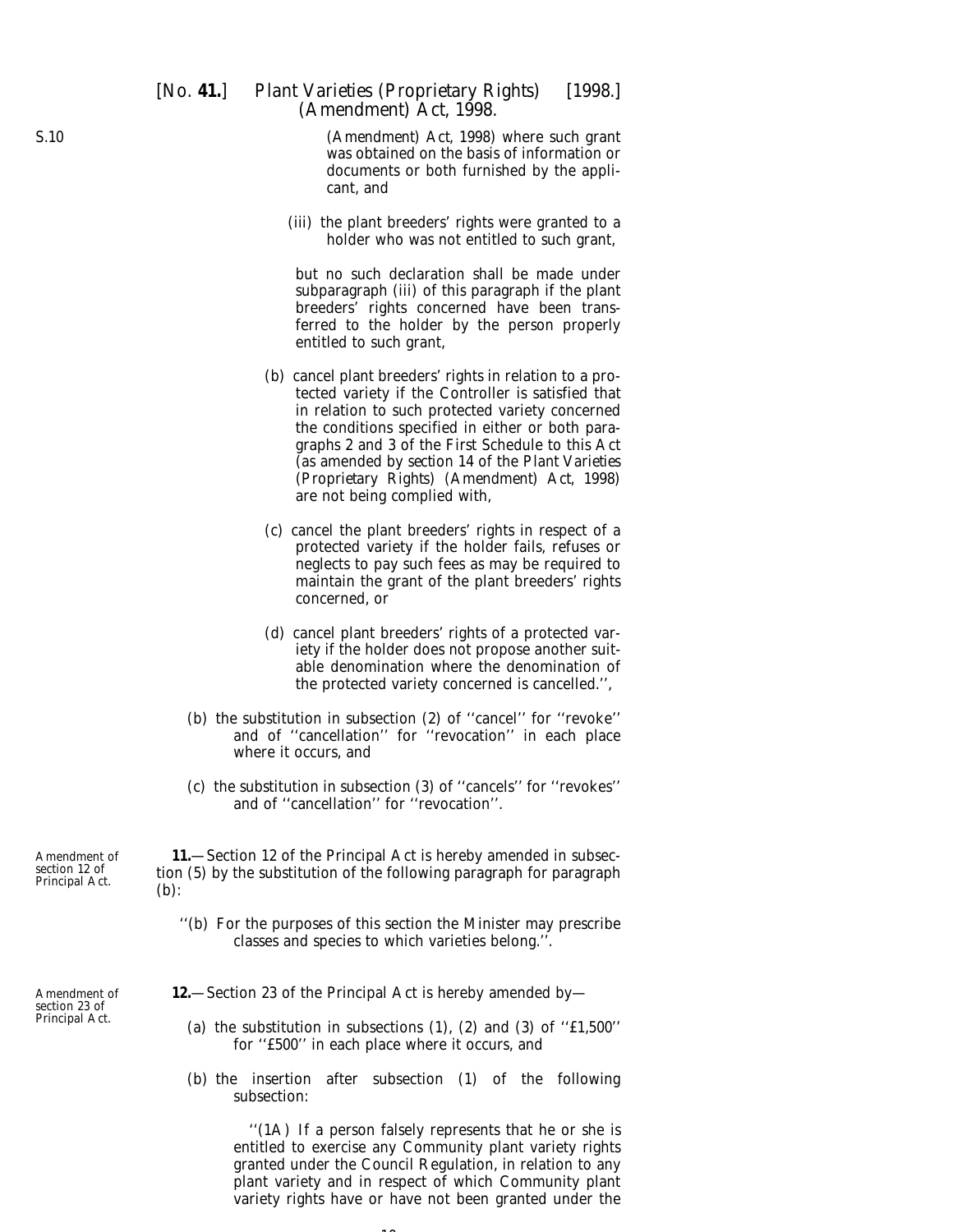<span id="page-10-0"></span>Council Regulation, and that person knows that the rep-S.12 resentation is false or makes the representation recklessly, he or she shall be guilty of an offence and shall be liable on summary conviction to a fine not exceeding £1,500 or, at the discretion of the court, to imprisonment for a term not exceeding three months or to both such fine and such imprisonment.''.

**13.**—Section 25 of the Principal Act is hereby amended in subsec- Amendment of tion (1) by the insertion of the following paragraphs after paragraph (*d*):

- ''(*e*) such fees in respect of any test or examination concerning genetically modified plant varieties,
	- (*f*) such fees in respect of the supervision of any test or examination where such test or examination is carried out on the premises of the breeder concerned or other premises in agreement with the Minister,
	- (*g*) such administrative costs as may be incurred by the Controller concerning applications under the Council Regulation, and
	- (*h*) such other fees,''.

**14.**—The First Schedule to the Principal Act is hereby amended Amendment of  $by-$ 

First Schedule to Principal Act.

(*a*) the substitution of the following paragraph for paragraph 1:

''Distinctness. 1. (1) The plant variety concerned—

- (*a*) is not a matter of common knowledge at the time that application for plant breeders' rights is made, and
- (*b*) is clearly distinguishable from any other plant variety the existence of which is a matter of common knowledge at the time such application is made,

and the distinguishing characteristic of that plant variety is recognisable and is capable of description and recognition.

(2) For the purposes of this paragraph, common knowledge of a plant variety shall be established when an application is made—

- (*a*) for the grant of plant breeder's rights, or
- (*b*) to enter the plant variety concerned in an official register of plant varieties in any country or territory which is a Contracting Party.'',
- (*b*) the substitution of the following paragraph for paragraph 2:

Amendment of section 25 of Principal Act.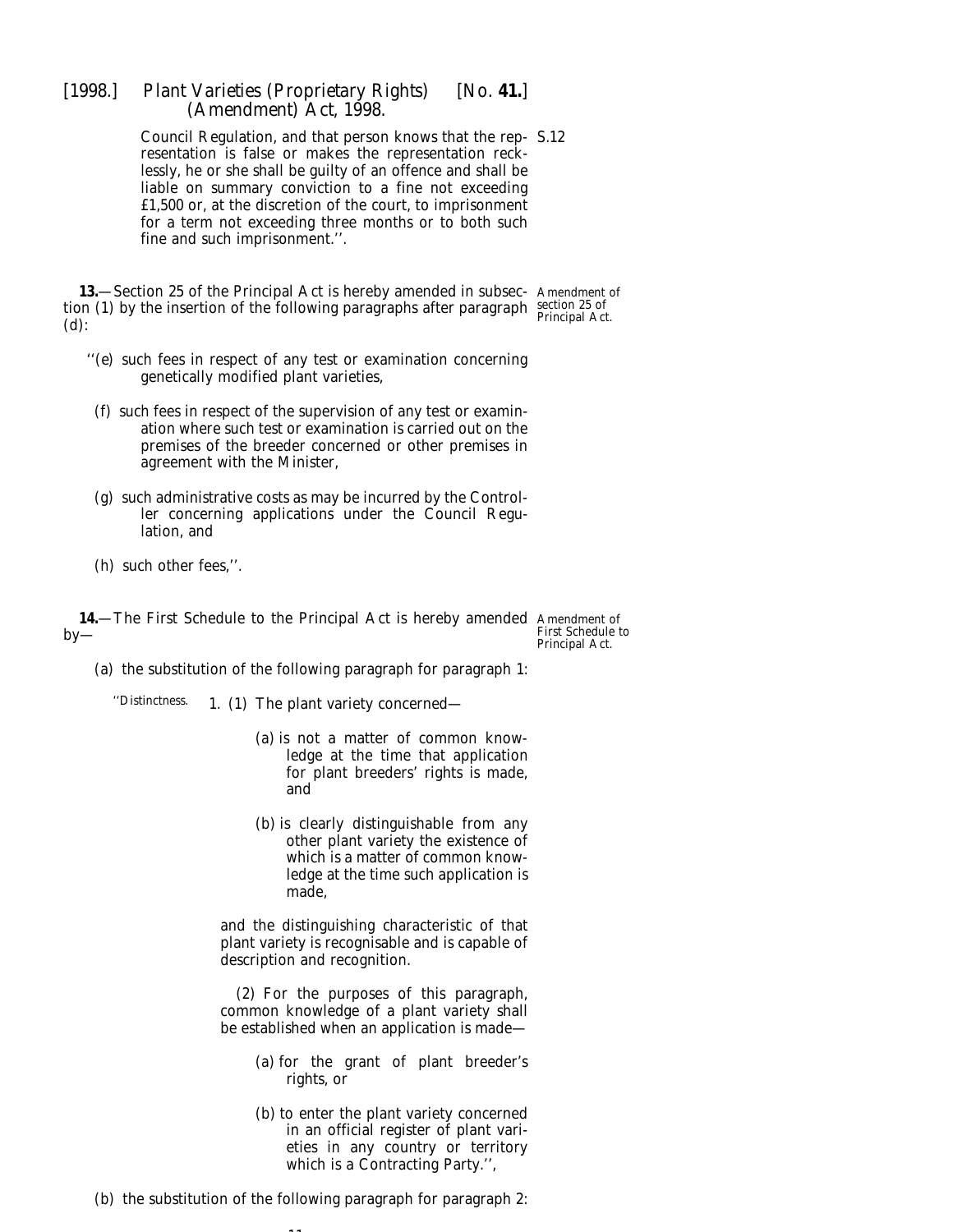- ''Uniformity. 2. The plant variety concerned is sufficiently uniform in respect of the characteristic concerned notwithstanding any variation arising from the propagation of such plant variety.'',
- (*c*) the substitution of the following paragraph for paragraph 3:

''Stability. 3. The characteristic of the plant variety concerned does not alter—

- (*a*) after repeated propagation, or
- (*b*) where there is a particular cycle of propagation, at the end of each such cycle.'',

and

(*d*) the substitution of the following paragraph for paragraph 4:

''Novelty. 4. Propagating or harvested material of the plant variety concerned, has not, on the date on which an application for plant breeders' rights is made, been sold or otherwise disposed of to others, by or with the consent of the applicant, for the purposes of exploitation of such plant variety either—

- (*a*) in the State for a period that is greater than one year before the date of an application for plant breeders' rights, or
- (*b*) in a territory other than that of the Contracting Party for a period that is greater than four years, or in the case of trees or vines, for a period that is greater than six years before that date.''.

Application for plant breeders' rights.

**15.**—(1) A person may, subject to the provisions of the Acts, apply to the Controller for a grant of plant breeders' rights in relation to a variety of any plant genus or species and such application shall be accompanied by the prescribed fee.

(2) Where, following an application under *subsection (1),* the Controller makes a grant of plant breeders' rights in relation to a variety (in the Acts referred to as the ''protected variety''), the Controller shall as soon as may be—

- (*a*) issue under the seal of the Controller a certificate in the prescribed form specifying the name of the variety of plant genus or species concerned,
- (*b*) publish a notice of the granting of the certificate referred to in *paragraph (a)* in the Journal, and
- (*c*) enter the name of the variety of plant genus or species concerned in the register,

and the person to whom such plant breeders' rights are granted shall be known as a ''holder''.

<span id="page-11-0"></span>S.14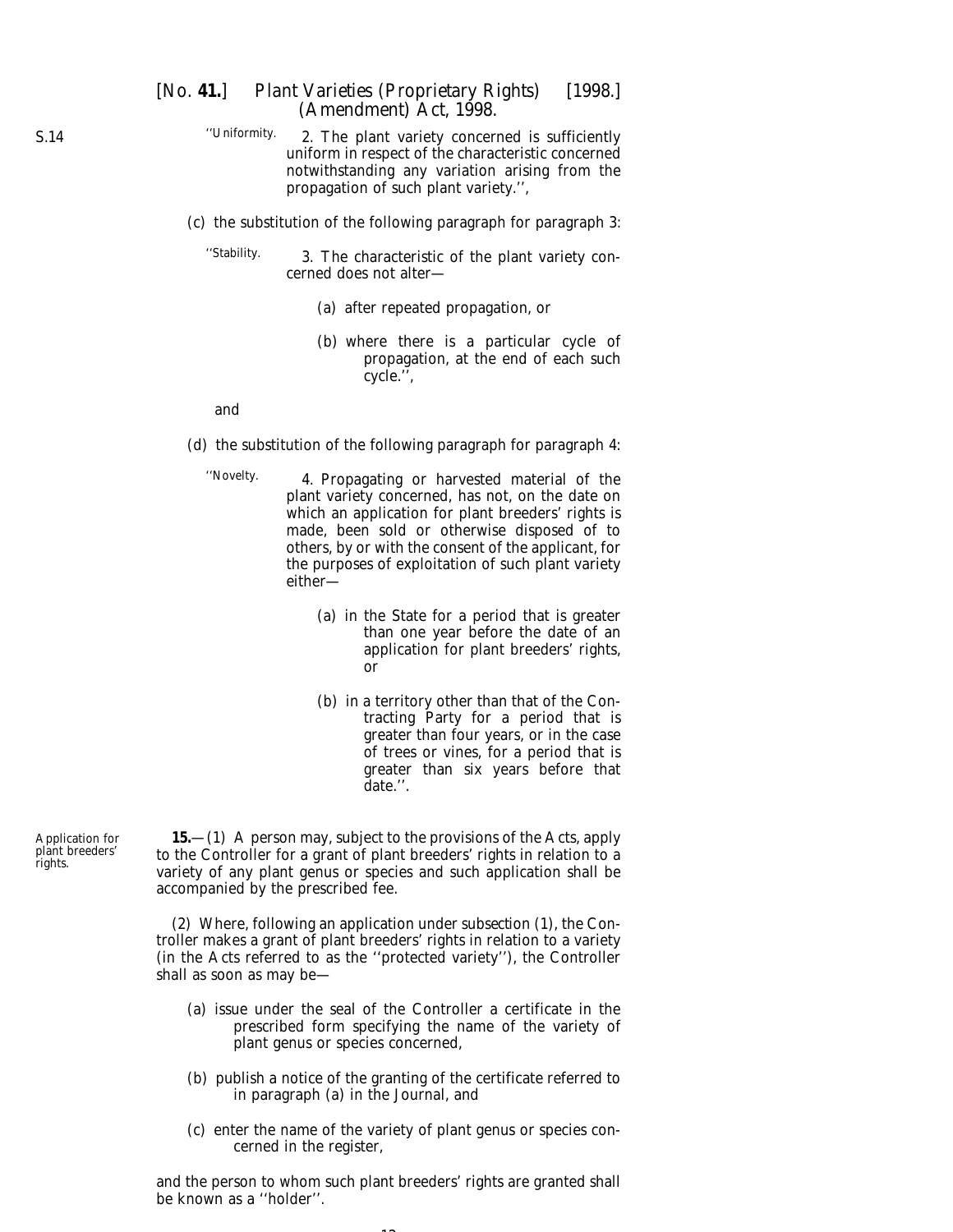(3) A certificate issued under *subsection (2)* of this section shall, S.15unless the contrary is shown—

- (*a*) be deemed to be such certificate, and
- (*b*) in any legal proceedings be evidence without further proof of the matters stated therein.

(4) The minimum period in respect of which plant breeders' rights may be exercised by a holder shall—

- (*a*) in respect of trees, vines and potatoes, be not less than 30 years, and
- (*b*) in respect of all other varieties be not less than 25 years,

and each such period shall commence on the date of the grant of the plant breeders' rights concerned under this section.

(5) Subject to *subsection (10)*, the maximum period for which plant breeders' rights may be exercised by a holder shall—

- (*a*) in respect of trees, vines and potatoes, be 35 years, and
- (*b*) in respect of all other varieties, be 30 years.

(6) A statement in the register that a species of plant or each of the plants of a specified group of plants is a fruit tree, forest tree, ornamental tree or grape vine shall, in relation to the species of plant concerned, be evidence without further proof of the matters stated therein unless the contrary is shown.

(7) The Minister may make regulations for the purpose of giving effect to this section.

(8) Where, on the date of the coming into operation of this Act, a variety (in this Act referred to as a ''variety of recent creation'') exists but an application for plant breeders' rights for the variety concerned has not been made by that date, an application for a grant of plant breeders' rights for the variety concerned may be made within the 12 months following the date of the coming into operation of this Act but such plant breeders' rights shall not be granted in respect of the variety concerned if sale or other disposal of that variety has, with the consent of the applicant, taken place not less than—

- (*a*) 4 years before the coming into operation of this Act, or
- (*b*) 6 years before the coming into operation of this Act if the variety concerned is a tree or vine.

(9) A holder may assign any plant breeders' rights granted to him or her under the Acts.

(10) The Controller, when making a grant of plant breeders' rights, shall not include a maximum period for the exercise of such plant breeders' rights unless the plant variety concerned belongs to a plant genus or species in respect of which an order under *subsection (11)* has been made.

(11) The Minister may by order specify the maximum period for the exercise of plant breeders' rights of a plant genus or species.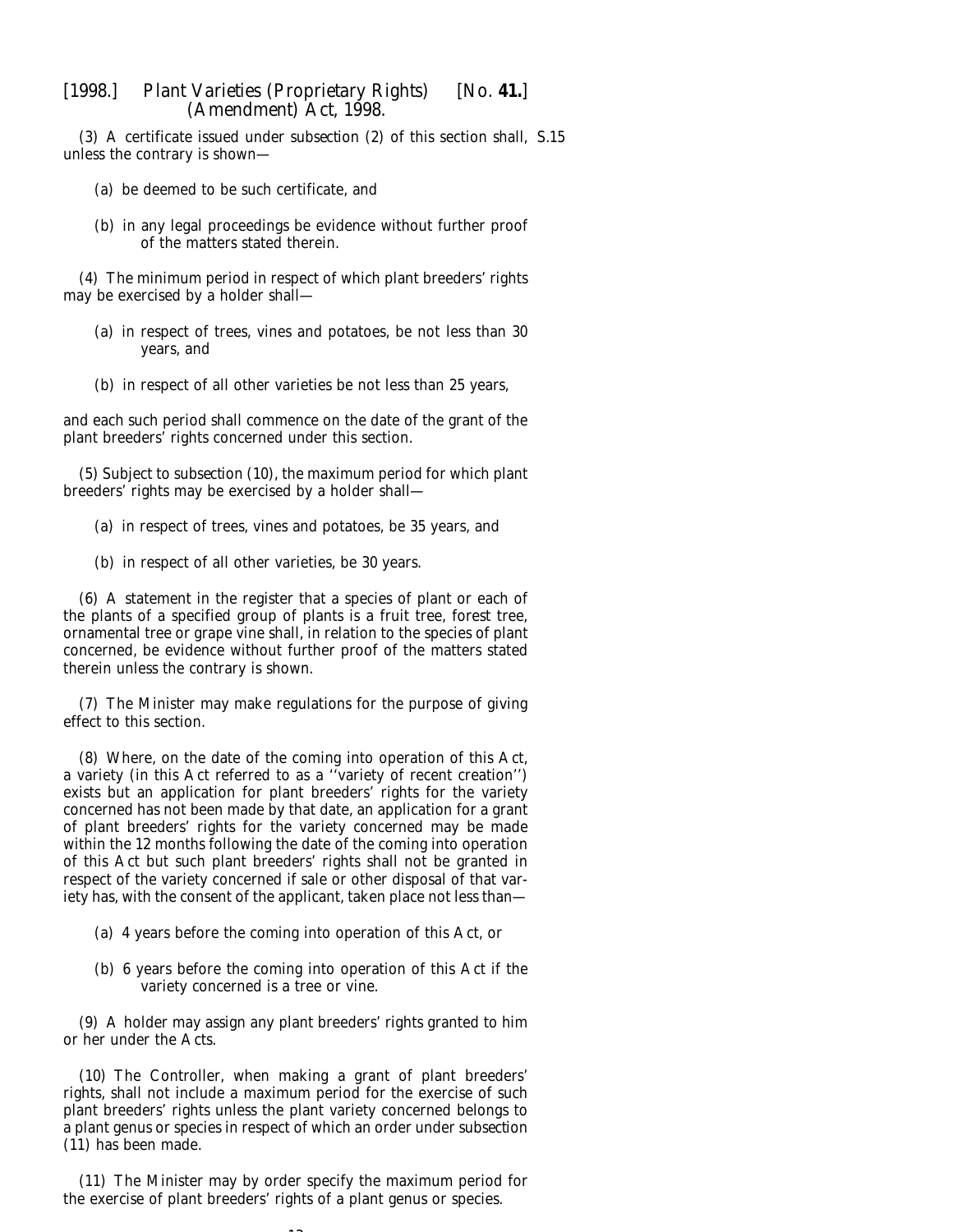**16.**—(1) Plant breeders' rights shall not apply to any act referred to in *section 18* carried out in relation to any material—

- (*a*) of the protected variety concerned which has been sold or otherwise offered for sale in the State by the holder or with the consent of the holder, or
- (*b*) of an essentially derived variety which has been sold or otherwise offered for sale in the State by the holder or with the consent of the holder, or
- (*c*) derived from the material specified in *paragraph (a)* or *(b).*
- (2) *Subsection (1)* shall not apply to an act which involves—
	- (*a*) the further propagation of the protected variety concerned, or
	- (*b*) the export of any material which enables the propagation of the protected variety into a country which does not protect varieties of the plant genus or species to which the protected variety concerned belongs, unless such export is for the purpose of final consumption.
- (3) In this section ''material'' includes—
	- (*a*) any propagating material of a variety, and
	- (*b*) any harvested material of a variety, including entire plants and parts of plants.

Authorisation of holder.

**17.**—(1) A holder may grant an authorisation to another person to permit such other person to carry out any or all of the acts specified in *section 18* on a protected variety for which authorisation is required and may include in such authorisation any conditions, limitations or restrictions.

(2) A reference to an authorisation under this section is an authorisation in writing which has been obtained from the holder by the person referred to in *subsection (1)* prior to the carrying out of any of the acts for which authorisation is required and ''authorisation'' shall be construed accordingly.

**18.**—(1) A person shall not—

- (*a*) produce, reproduce or cause the multiplication of any propagating material of a protected variety,
- (*b*) clean, process or otherwise condition any propagating material of a protected variety for the purpose of propagation,
- (*c*) sell or offer for sale, export or import any propagating material of a protected variety, or
- (*d*) keep a supply of any propagating material of a protected variety for any of the purposes specified in *paragraph (a), (b)* or *(c)*,

unless that person has obtained the authorisation of the holder.

Authorisation required for certain acts, etc.

<span id="page-13-0"></span>Limitation of protection.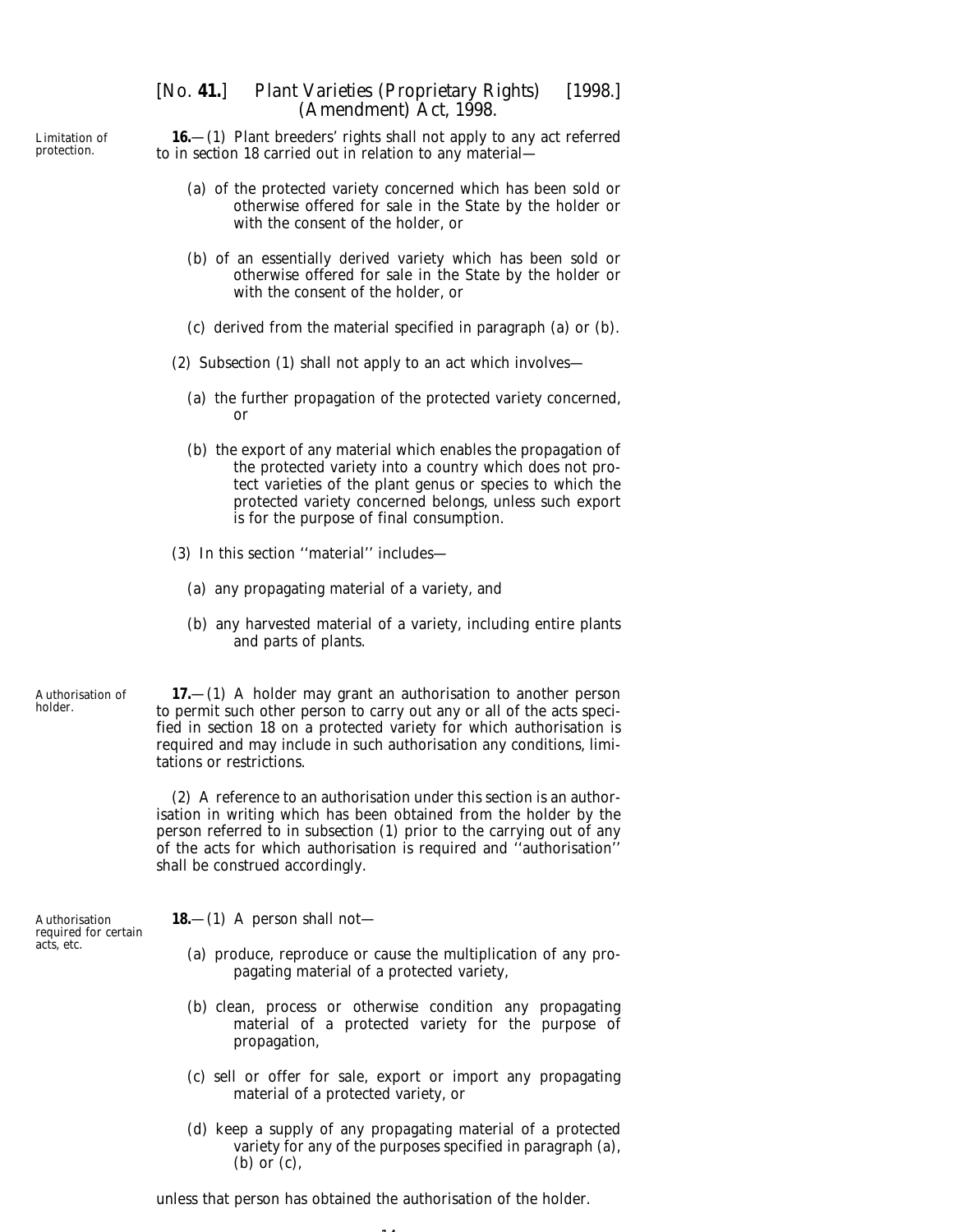<span id="page-14-0"></span>(2) A person shall not—

S.18

- (*a*) produce, reproduce or cause the multiplication of unauthorised harvest material of a protected variety,
- (*b*) clean, process or otherwise condition unauthorised harvest material of a protected variety for the purpose of propagation,
- (*c*) sell or offer for sale, export or import unauthorised harvest material of the protected variety, or
- (*d*) keep a supply of unauthorised harvest material of the protected variety for any of the purposes specified in *paragraph (a), (b)* or *(c)*,

unless that person has obtained the authorisation of the holder in relation to the protected variety concerned or the holder has had a reasonable opportunity to exercise his or her plant breeder's rights in relation to the unauthorised use of such propagating material.

(3) Where, in accordance with section 4 (2) of the Principal Act (inserted by *section 5*), plant breeders' rights apply to a variety specified in either paragraph (*a*), (*b*) or (*c*) of that section, a person shall not—

- (*a*) produce, reproduce or multiply the propagating material or unauthorised harvest material,
- (*b*) clean, process or otherwise condition the propagating material or unauthorised harvest material,
- (*c*) sell or offer for sale, export or import the propagating material or unauthorised harvest material, or
- (*d*) keep a supply of the propagating material or unauthorised harvest material for any of the purposes specified in *paragraph (a), (b)* or *(c)*,

of that variety unless the holder has given an authorisation in respect of the matters so specified.

(4) In this Act ''unauthorised harvest material'' means the material harvested from an unauthorised use of the propagating material of a protected variety.

**19.**—(1) An authorisation, in relation to a protected variety, shall Authorisation not not be required for—

required for certain acts, etc.

- (*a*) any act done for private and non-commercial purposes,
- (*b*) any act done for the purpose of breeding experimentation,
- (*c*) any act done for the purpose of breeding another variety other than a variety specified in section 4 (2) of the Principal Act (inserted by *section 5*),
- (*d*) the use by a farmer for propagating purposes of the product of the harvest which that farmer has obtained from propagating material of the protected variety on lands owned or occupied by the farmer (in this section referred to as ''farm saved seed'') and the protected variety concerned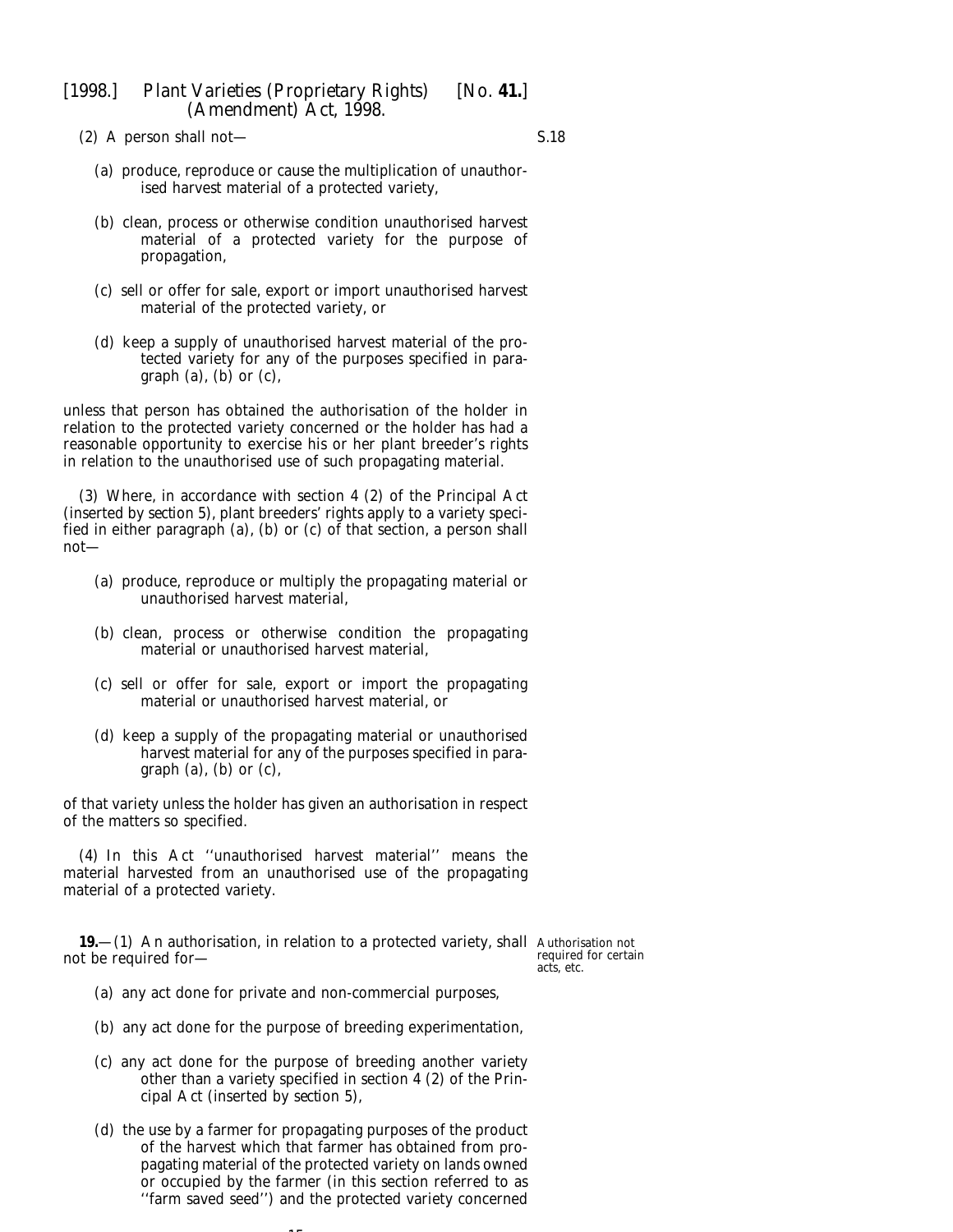## <span id="page-15-0"></span>[*No.* **41.**] *Plant Varieties (Proprietary Rights)* [1998.] *(Amendment) Act,* 1998.

is a variety of plant genus or species specified in an order under *subsection (2)* and such use is referred to in this Act as the ''farm saved seed exemption''.

(2) The Minister may by order specify a variety of any plant genus or species to which the farm saved seed exemption is to apply and the provisions of section 26 (3) of the Principal Act shall apply to the making of such order.

(3) The Minister may by order amend or revoke an order made under *subsection (2).*

(4) Where a farmer uses farm saved seed of a variety specified in an order under *subsection (2),* the farmer shall be liable to pay the holder remuneration which shall be sensibly lower, within the meaning of Article 14.3 of the Council Regulation, than the amount charged for the production of propagating material of the protected variety concerned.

(5) The obligation to pay the remuneration referred to in *subsection (4)* shall not apply to a farmer who is considered, under Article 14.3 of the Council Regulation, to be a small farmer.

(6) The Minister may make regulations generally for the purpose of giving effect to the farm saved seed exemption and such regulations may contain such incidental, supplementary and consequential provisions as appear to the Minister to be necessary or expedient for the purpose of the regulations.

Information notice.

**20.**—(1) Where—

- (*a*) a holder has reasonable grounds for believing that harvested material of a protected variety is being offered for sale, and
- (*b*) an authorisation has not been granted for the carrying out of—
	- (i) any act specified in *section 18(1)* in respect of the propagating material of the protected variety, or
	- (ii) any act specified in *section 18(2)* in respect of the unauthorised harvest material of the protected variety,

the holder may request a person who sells or offers for sale such harvested material to furnish information, in accordance with this section, in respect of such harvested material.

(2) A holder may serve a notice (in this Act referred to as an "information notice") on a person referred to in *subsection (1)* which shall be in the prescribed form and, without prejudice to the generality of the foregoing, shall—

- (*a*) state the denomination and species of the plant variety so offered for sale and the name and address of the holder,
- (*b*) specify the harvested material of the plant variety so offered for sale and to which the information notice relates,
- (*c*) require the person to whom it is addressed to provide—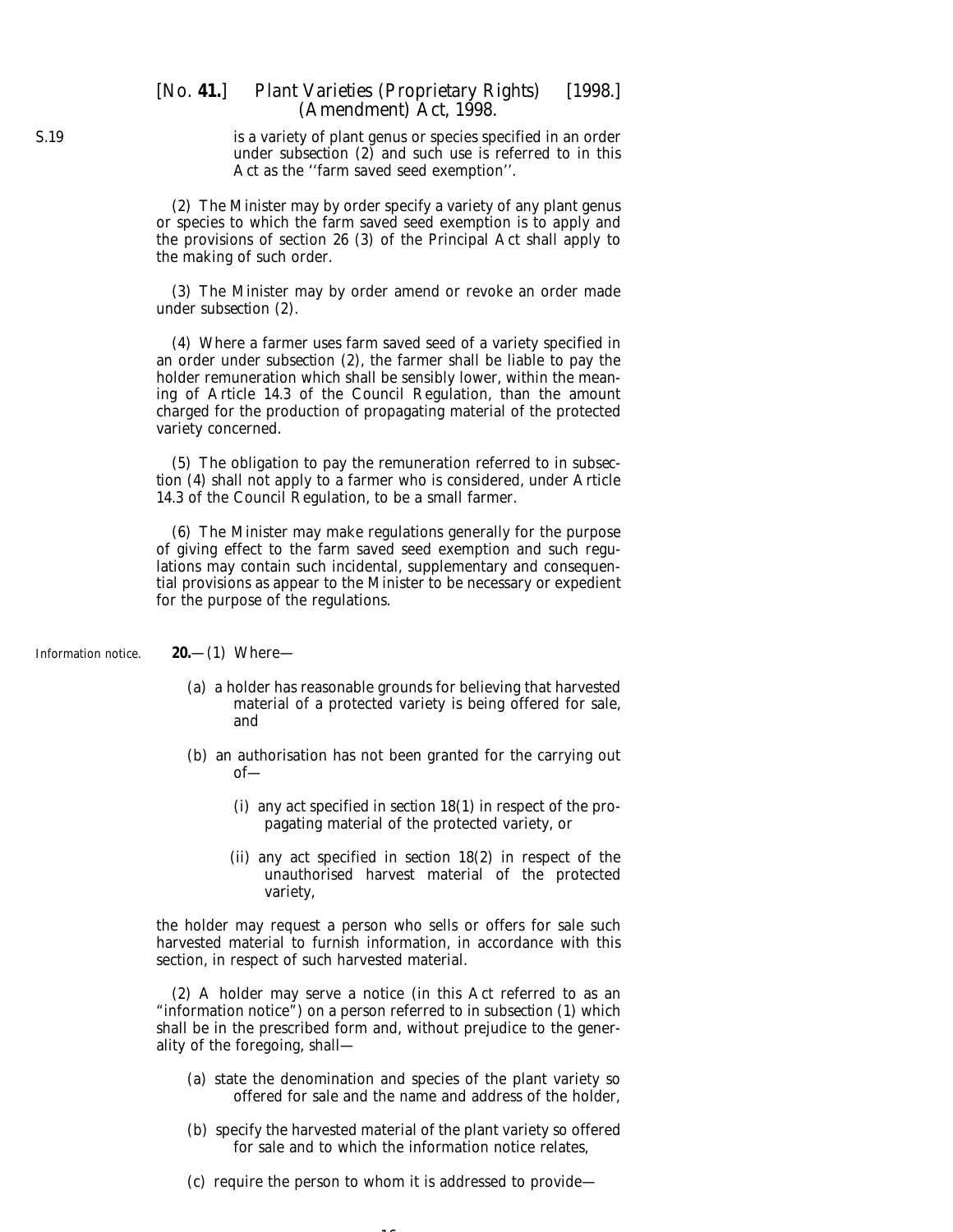- (i) the name and address of the producer, the supplier S.20and any prior owners of the harvested material of the plant variety so offered for sale, and
- (ii) information concerning the quantity of the harvested material of the plant variety so offered for sale that was produced, ordered and delivered to that person,

and

(*d*) require the person to whom it is addressed to furnish the information to the holder within 21 days of the service of such information notice.

(3) Where an information notice has been served in accordance with this section and the person on whom such information notice has been served has not furnished or has failed to adequately furnish the information so requested, for the purposes of proceedings for an infringement of plant breeders' rights concerning the offering for sale of the harvested material of the plant variety specified in the information notice, it shall be presumed that—

- (*a*) the harvested material of the plant variety so offered for sale was obtained by means of an unauthorised use of the propagating material of the protected variety, and
- (*b*) the holder did not have a reasonable opportunity before the harvested material was obtained to exercise plant breeders' rights in relation to the unauthorised use of the propagating material,

unless the contrary is proved or there are reasonable grounds for not supplying or for failing to adequately supply the information.

(4) A holder shall not use any information furnished pursuant to an information notice for any purpose other than—

- (*a*) establishing that there has been an infringement of plant breeders' rights of the protected variety referred to in the information notice, or
- (*b*) use in proceedings for infringement of plant breeders' rights of the protected variety referred to in the information notice.

(5) An information notice shall be addressed to the person concerned and served on or given to such person in one of the following ways—

- (*a*) by addressing it to the person by name and delivering it to that person,
- (*b*) by leaving it at the address at which the person ordinarily resides or carries on any trade or business or, in a case in which an address for service has been furnished, at that address, or
- (*c*) by sending it by post in a prepaid registered letter addressed to the person at the address at which that person ordinarily resides or carries on any trade or business.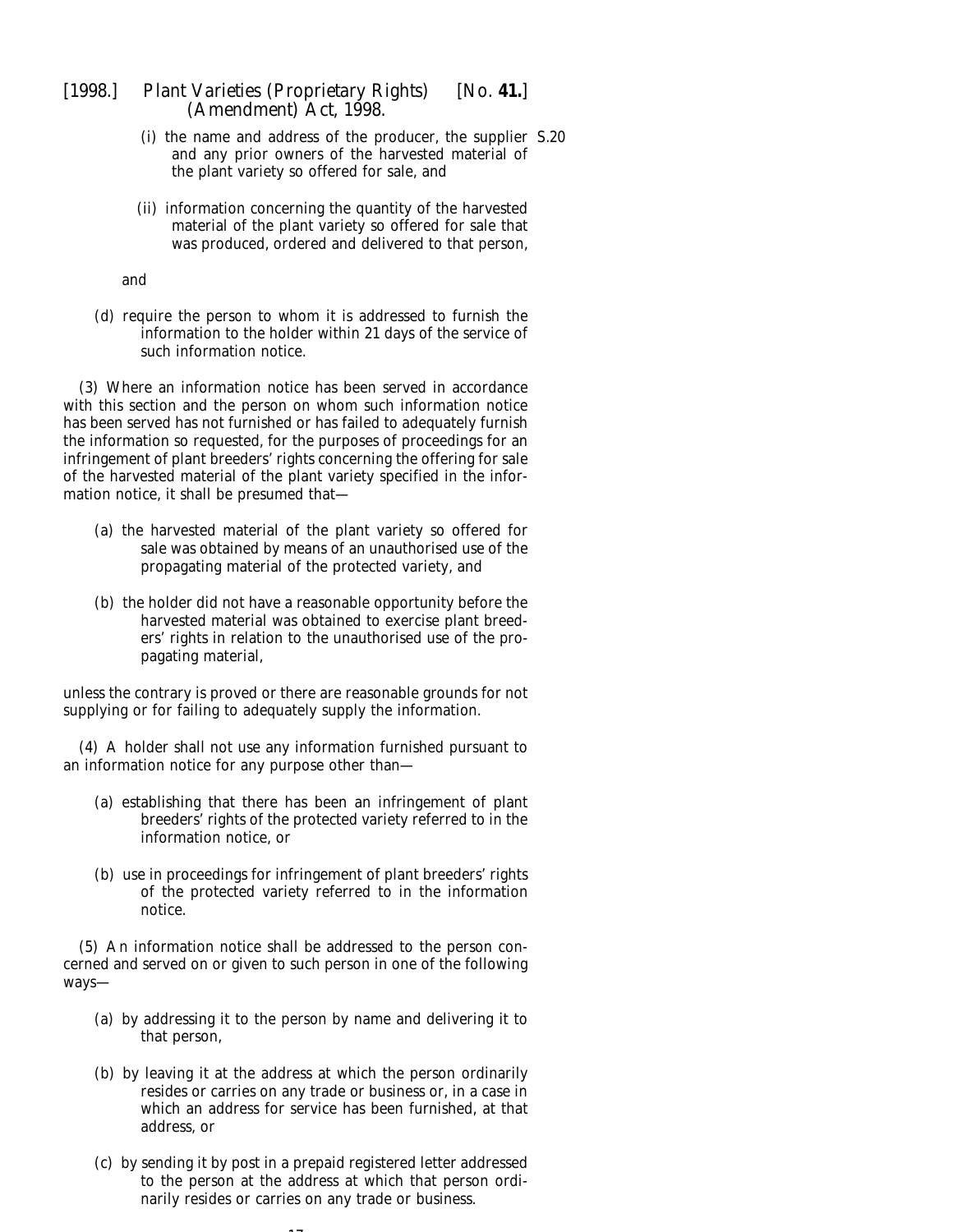# <span id="page-17-0"></span>[*No.* **41.**] *Plant Varieties (Proprietary Rights)* [1998.] *(Amendment) Act,* 1998.

**21.**—(1) An infringement of plant breeders' rights shall be actionable at the suit of the holder and in any proceedings for such infringement all such relief, by way of damages, injunction, account or otherwise, as is available in any corresponding proceedings in respect of any other proprietary rights shall be available.

(2) Where, in civil proceedings for an infringement of plant breeders' rights concerning an allegation of the offering for sale of harvested material of a protected variety, an information notice has been served in accordance with *section 20* and the person on whom it was served did not furnish the information or failed to adequately furnish the information so requested within the 21 day period so specified, it shall be presumed that the provisions of *section 20(3)(a)* or *20(3)(b)* or both shall apply to such proceedings unless, in accordance with that section, the contrary is proved or the court is satisfied that there were reasonable grounds for failing to supply or adequately supplying such information.

Transitional provisions.

**22.**—(1) Where, before the commencement of this Act, an application has been made to the Controller under section 4 of the Principal Act and a certificate under that section has—

- (*a*) not been issued in respect of that application, or
- (*b*) been issued under that section,

then—

- (i) in the case of the application, it shall be deemed to be an application under *section 15*, and
- (ii) in the case of the certificate, it shall, for the remainder of the period of operation, be deemed to have been granted under *section 15*.

(2) Where, before the commencement of this Act, an infringement of plant breeders' rights occurred and proceedings for such infringement had been issued under section 4(5) of the Principal Act, such proceedings shall be continued as if they had been issued under this section.

(3) Where, before the commencement of this Act, an infringement of plant breeders' rights occurred and proceedings for such infringement had not been issued under section 4(5) of the Principal Act, such proceedings shall, if issued in respect of such infringement, be deemed to be issued under this section.

(4) Notwithstanding any other provision of this Act, regulations made under the Principal Act shall continue in operation and shall be deemed to have been made under this Act and to be capable of amendment or revocation accordingly.

Repeals and miscellaneous amendments.

**23.**—(1) Sections 1 (4), 6 (3) (*c*), 12 (3) (*b*) (ii) and 25 (1) (*e*) of the Principal Act are hereby repealed.

(2) Each section of or Schedule to the Principal Act specified in *column (2)* of the *Schedule* is hereby amended in the manner specified in *column (3)* of the *Schedule* opposite the mention of that section or that Schedule in *column (2).*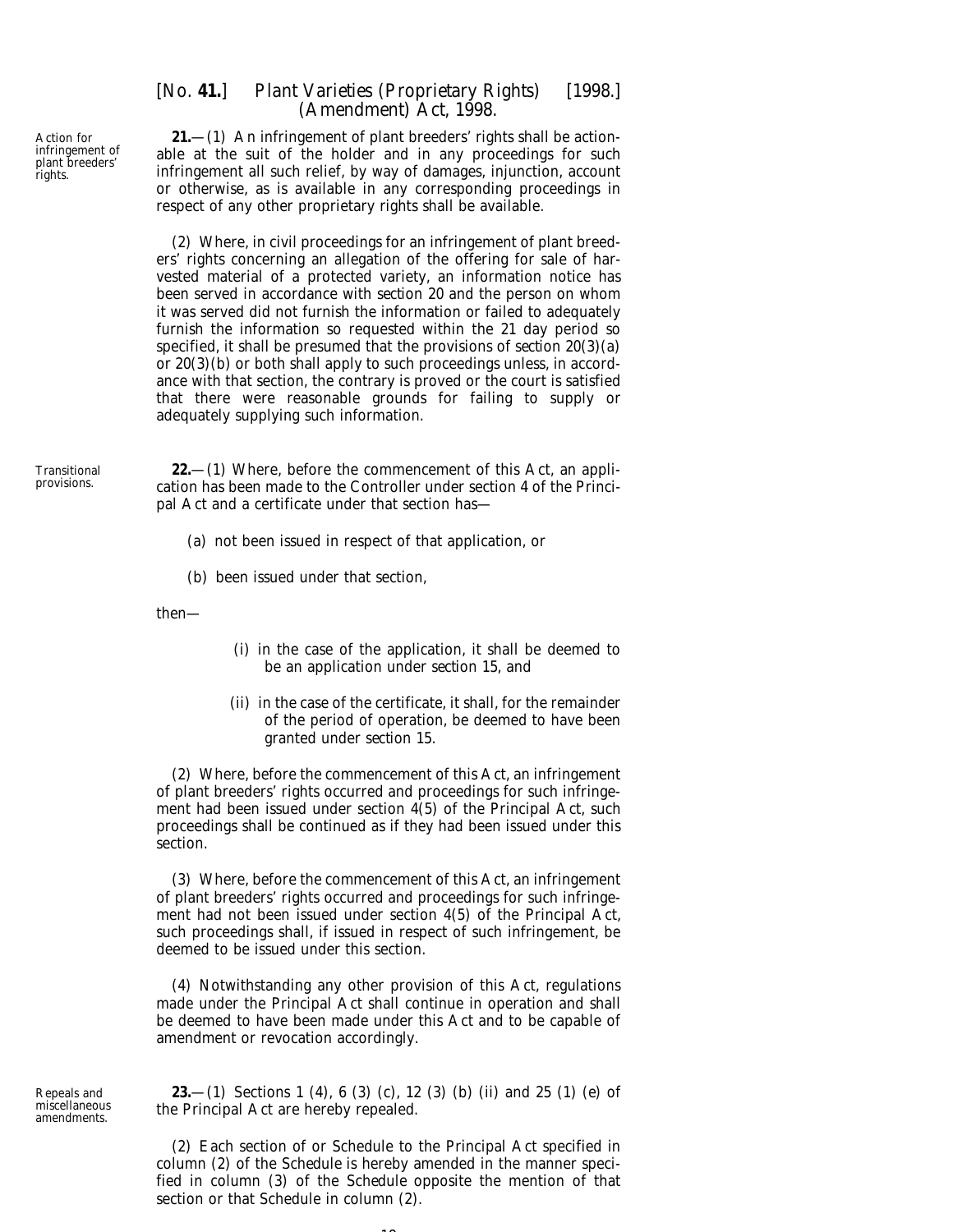<span id="page-18-0"></span>**24.**—(1) This Act may be cited as the Plant Varieties (Proprietary Short title, Rights) (Amendment) Act, 1998.

collective citation, construction and commencement.

(2) The Principal Act and this Act may be cited together as the Plant Varieties (Proprietary Rights) Acts, 1980 and 1998, and shall be construed together as one Act.

(3) This Act shall come into operation on such day as the Minister may by order appoint.